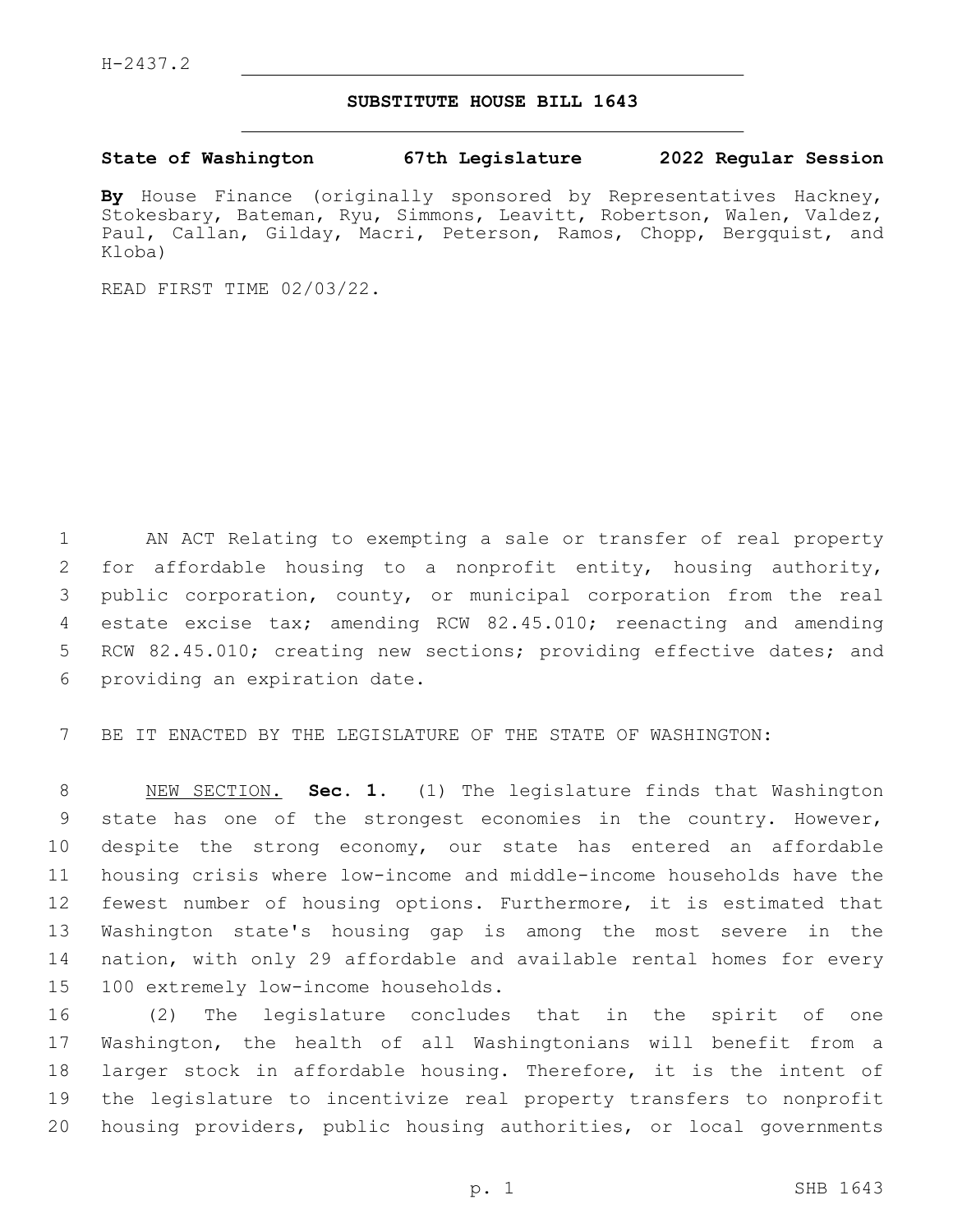to increase the availability of affordable housing for low-income 2 Washingtonians.

 NEW SECTION. **Sec. 2.** (1) This section is the tax preference performance statement for the tax preferences in sections 3 and 4, chapter . . ., Laws of 2022 (sections 3 and 4 of this act). This performance statement is only intended to be used for subsequent evaluation of the tax preferences. It is not intended to create a private right of action by any party or be used to determine eligibility for preferential tax treatment.

 (2) The legislature categorizes this tax preference as one intended to induce certain designated behavior by taxpayers, as 12 indicated in RCW 82.32.808(2)(a).

 (3) It is the legislature's specific public policy objective to encourage sales or transfers of real property to nonprofit entities, housing authorities, or public corporations that intend to use the transferred property for rental housing for low-income persons.

 (4) If a review finds that the number of sales or transfers of real property to qualified entities has not increased, then the legislature intends to repeal the expiration date of the tax 20 preference.

 (5) In order to obtain the data necessary to perform the review in subsection (4) of this section, the joint legislative audit and review committee may refer to any available data source, including the transfer or sale of properties reported by county records.

 **Sec. 3.** RCW 82.45.010 and 2019 c 424 s 3, 2019 c 390 s 10, and 2019 c 385 s 2 are each reenacted and amended to read as follows:

 (1) As used in this chapter, the term "sale" has its ordinary meaning and includes any conveyance, grant, assignment, quitclaim, or 29 transfer of the ownership of or title to real property, including standing timber, or any estate or interest therein for a valuable consideration, and any contract for such conveyance, grant, assignment, quitclaim, or transfer, and any lease with an option to purchase real property, including standing timber, or any estate or interest therein or other contract under which possession of the property is given to the purchaser, or any other person at the purchaser's direction, and title to the property is retained by the vendor as security for the payment of the purchase price. The term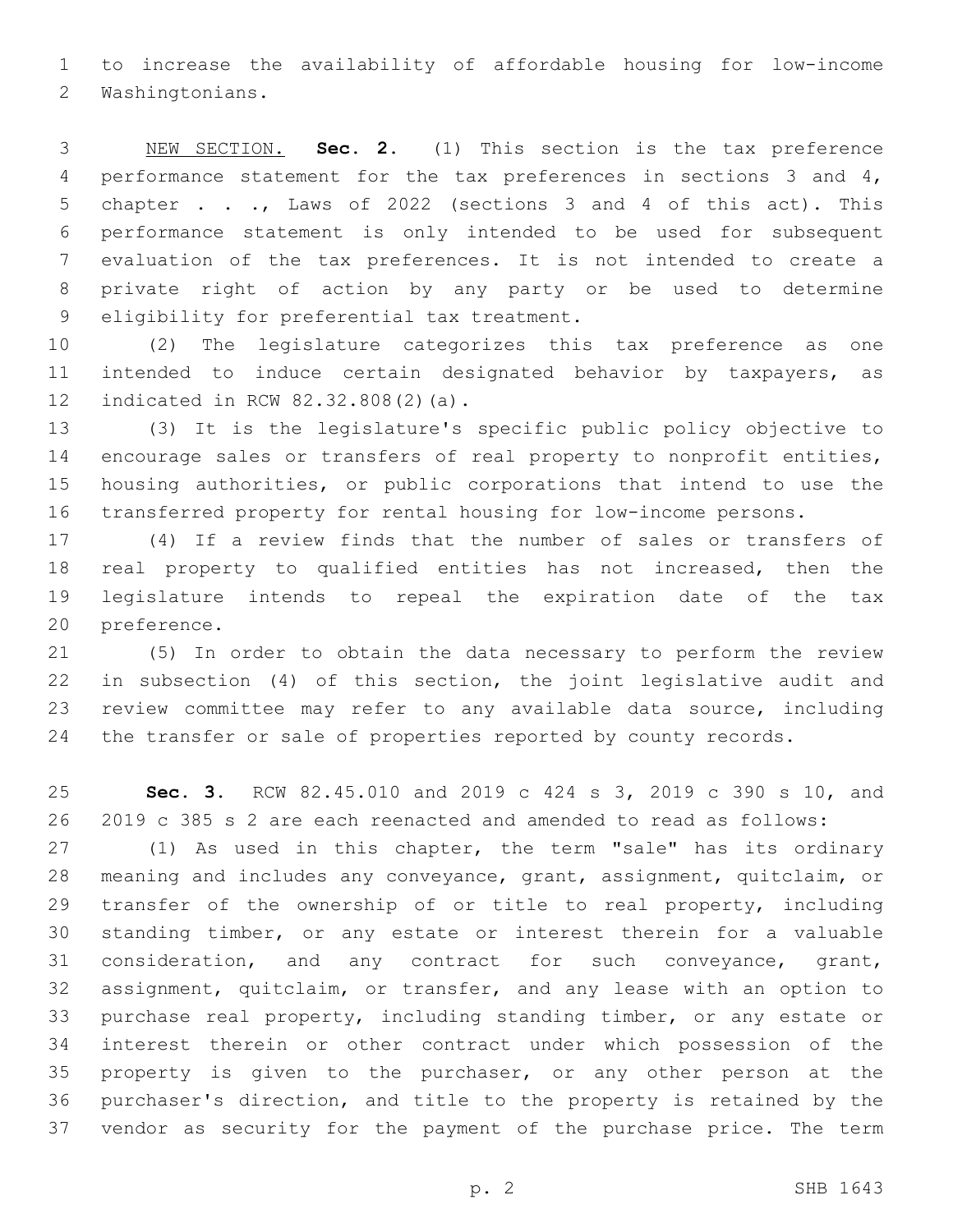also includes the grant, assignment, quitclaim, sale, or transfer of 2 improvements constructed upon leased land.

 (2)(a) The term "sale" also includes the transfer or acquisition within any thirty-six month period of a controlling interest in any entity with an interest in real property located in this state for a valuable consideration.6

 (b) For the sole purpose of determining whether, pursuant to the exercise of an option, a controlling interest was transferred or acquired within a thirty-six month period, the date that the option agreement was executed is the date on which the transfer or acquisition of the controlling interest is deemed to occur. For all 12 other purposes under this chapter, the date upon which the option is exercised is the date of the transfer or acquisition of the 14 controlling interest.

 (c) For purposes of this subsection, all acquisitions of persons acting in concert must be aggregated for purposes of determining whether a transfer or acquisition of a controlling interest has taken place. The department must adopt standards by rule to determine when persons are acting in concert. In adopting a rule for this purpose, 20 the department must consider the following:

 (i) Persons must be treated as acting in concert when they have a relationship with each other such that one person influences or controls the actions of another through common ownership; and

 (ii) When persons are not commonly owned or controlled, they must be treated as acting in concert only when the unity with which the purchasers have negotiated and will consummate the transfer of ownership interests supports a finding that they are acting as a single entity. If the acquisitions are completely independent, with each purchaser buying without regard to the identity of the other purchasers, then the acquisitions are considered separate 31 acquisitions.

(3) The term "sale" does not include:32

(a) A transfer by gift, devise, or inheritance.

 (b) A transfer by transfer on death deed, to the extent that it is not in satisfaction of a contractual obligation of the decedent 36 owed to the recipient of the property.

 (c) A transfer of any leasehold interest other than of the type 38 mentioned above.

 (d) A cancellation or forfeiture of a vendee's interest in a contract for the sale of real property, whether or not such contract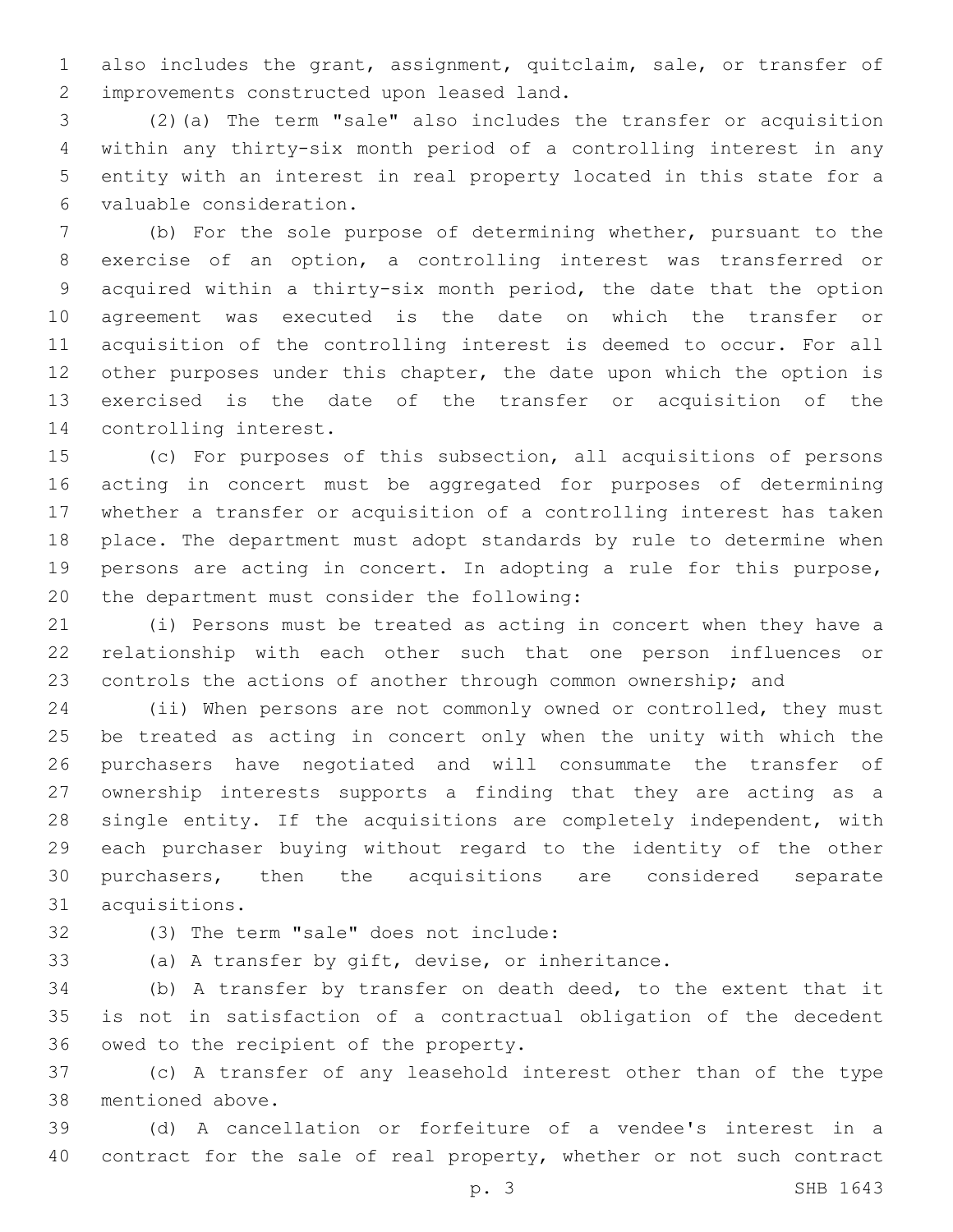contains a forfeiture clause, or deed in lieu of foreclosure of a 2 mortgage.

 (e) The partition of property by tenants in common by agreement 4 or as the result of a court decree.

 (f) The assignment of property or interest in property from one spouse or one domestic partner to the other spouse or other domestic partner in accordance with the terms of a decree of dissolution of marriage or state registered domestic partnership or in fulfillment 9 of a property settlement agreement.

 (g) The assignment or other transfer of a vendor's interest in a contract for the sale of real property, even though accompanied by a conveyance of the vendor's interest in the real property involved.

 (h) Transfers by appropriation or decree in condemnation proceedings brought by the United States, the state or any political 15 subdivision thereof, or a municipal corporation.

 (i) A mortgage or other transfer of an interest in real property merely to secure a debt, or the assignment thereof.

 (j) Any transfer or conveyance made pursuant to a deed of trust 19 or an order of sale by the court in any mortgage, deed of trust, or lien foreclosure proceeding or upon execution of a judgment, or deed in lieu of foreclosure to satisfy a mortgage or deed of trust.

 (k) A conveyance to the federal housing administration or veterans administration by an authorized mortgagee made pursuant to a contract of insurance or guaranty with the federal housing 25 administration or veterans administration.

 (l) A transfer in compliance with the terms of any lease or contract upon which the tax as imposed by this chapter has been paid or where the lease or contract was entered into prior to the date 29 this tax was first imposed.

(m) The sale of any grave or lot in an established cemetery.

 (n) A sale by the United States, this state or any political subdivision thereof, or a municipal corporation of this state.

 (o) A sale to a regional transit authority or public corporation under RCW 81.112.320 under a sale/leaseback agreement under RCW 35 81.112.300.

 (p) A transfer of real property, however effected, if it consists of a mere change in identity or form of ownership of an entity where there is no change in the beneficial ownership. These include transfers to a corporation or partnership which is wholly owned by the transferor and/or the transferor's spouse or domestic partner or

p. 4 SHB 1643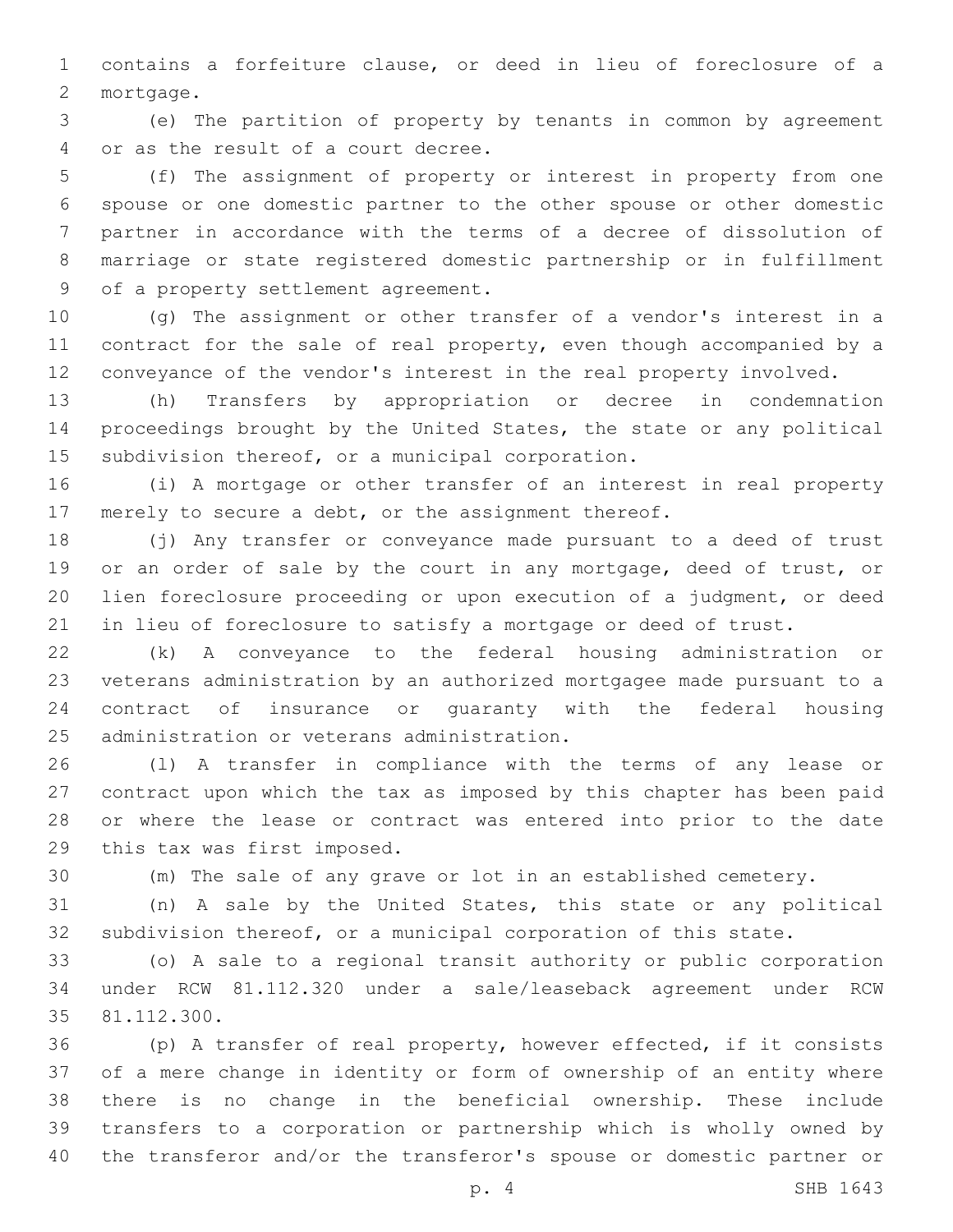children of the transferor or the transferor's spouse or domestic partner. However, if thereafter such transferee corporation or partnership voluntarily transfers such real property, or such transferor, spouse or domestic partner, or children of the transferor or the transferor's spouse or domestic partner voluntarily transfer stock in the transferee corporation or interest in the transferee partnership capital, as the case may be, to other than (i) the transferor and/or the transferor's spouse or domestic partner or children of the transferor or the transferor's spouse or domestic partner, (ii) a trust having the transferor and/or the transferor's spouse or domestic partner or children of the transferor or the transferor's spouse or domestic partner as the only beneficiaries at the time of the transfer to the trust, or (iii) a corporation or partnership wholly owned by the original transferor and/or the transferor's spouse or domestic partner or children of the transferor 16 or the transferor's spouse or domestic partner, within three years of the original transfer to which this exemption applies, and the tax on the subsequent transfer has not been paid within sixty days of becoming due, excise taxes become due and payable on the original 20 transfer as otherwise provided by law.

 (q)(i) A transfer that for federal income tax purposes does not involve the recognition of gain or loss for entity formation, liquidation or dissolution, and reorganization, including but not limited to nonrecognition of gain or loss because of application of 26 U.S.C. Sec. 332, 337, 351, 368(a)(1), 721, or 731 of the internal 26 revenue code of 1986, as amended.

 (ii) However, the transfer described in (q)(i) of this subsection cannot be preceded or followed within a thirty-six month period by another transfer or series of transfers, that, when combined with the otherwise exempt transfer or transfers described in (q)(i) of this subsection, results in the transfer of a controlling interest in the entity for valuable consideration, and in which one or more persons previously holding a controlling interest in the entity receive cash or property in exchange for any interest the person or persons acting in concert hold in the entity. This subsection (3)(q)(ii) does not apply to that part of the transfer involving property received that is the real property interest that the person or persons originally contributed to the entity or when one or more persons who did not contribute real property or belong to the entity at a time when real property was purchased receive cash or personal property in exchange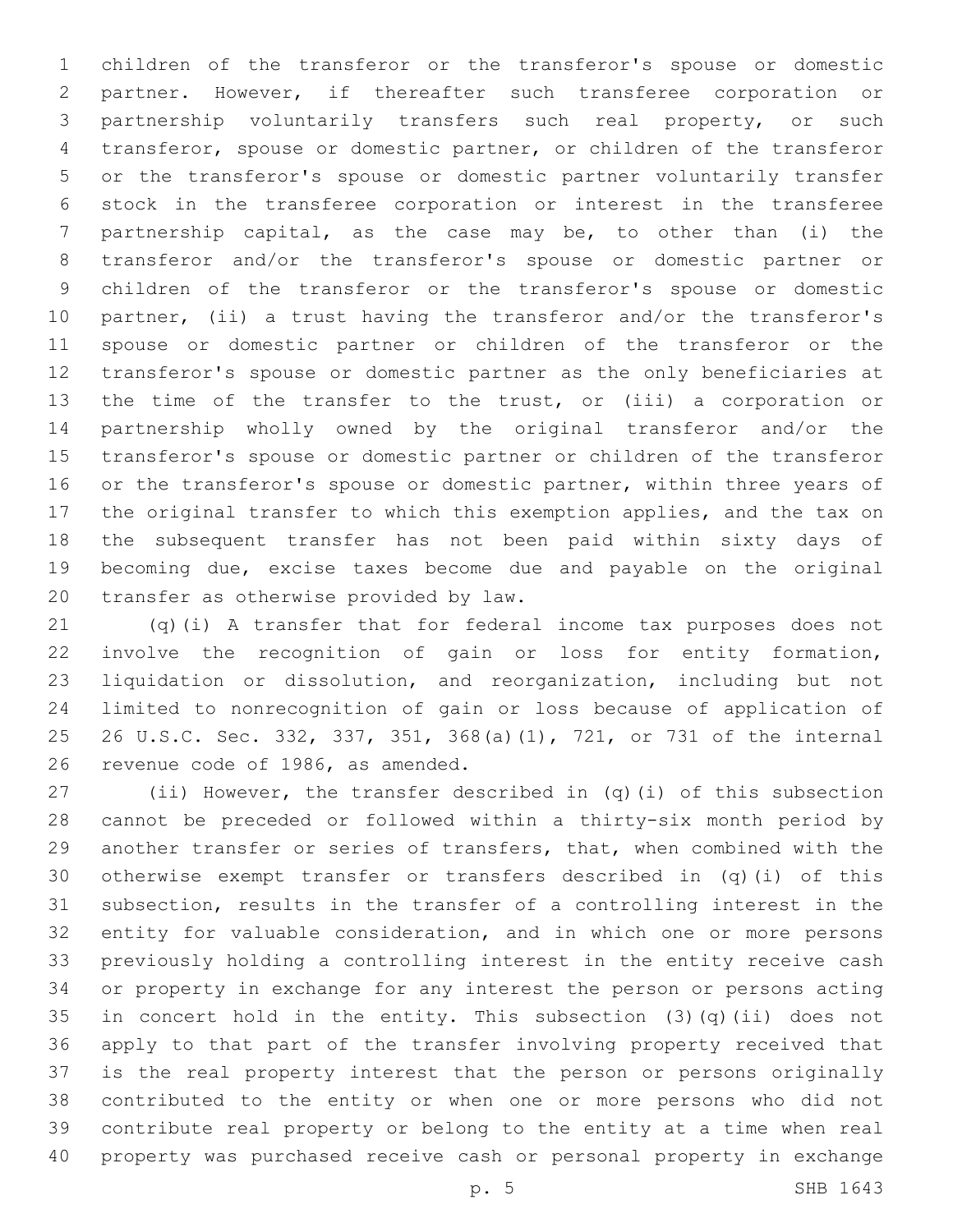for that person or persons' interest in the entity. The real estate excise tax under this subsection (3)(q)(ii) is imposed upon the person or persons who previously held a controlling interest in the 4 entity.

 (r) A qualified sale of a manufactured/mobile home community, as defined in RCW 59.20.030.6

 (s)(i) A transfer of a qualified low-income housing development or controlling interest in a qualified low-income housing development, unless, due to noncompliance with federal statutory requirements, the seller is subject to recapture, in whole or in part, of its allocated federal low-income housing tax credits within 12 the four years prior to the date of transfer.

 (ii) For purposes of this subsection (3)(s), "qualified low- income housing development" means real property and improvements in 15 respect to which the seller or, in the case of a transfer of a controlling interest, the owner or beneficial owner, was allocated federal low-income housing tax credits authorized under 26 U.S.C. Sec. 42 or successor statute, by the Washington state housing finance commission or successor state-authorized tax credit allocating 20 agency.

 (iii) This subsection (3)(s) does not apply to transfers of a qualified low-income housing development or controlling interest in a qualified low-income housing development occurring on or after July 24 1, 2035.

 (iv) The Washington state housing finance commission, in consultation with the department, must gather data on: (A) The fiscal savings, if any, accruing to transferees as a result of the exemption 28 provided in this subsection  $(3)(s)$ ;  $(B)$  the extent to which transferors of qualified low-income housing developments receive consideration, including any assumption of debt, as part of a 31 transfer subject to the exemption provided in this subsection (3)(s); and (C) the continued use of the property for low-income housing. The Washington state housing finance commission must provide this information to the joint legislative audit and review committee. The committee must conduct a review of the tax preference created under this subsection (3)(s) in calendar year 2033, as required under 37 chapter 43.136 RCW.

 (t)(i) A qualified transfer of residential property by a legal representative of a person with developmental disabilities to a qualified entity subject to the following conditions: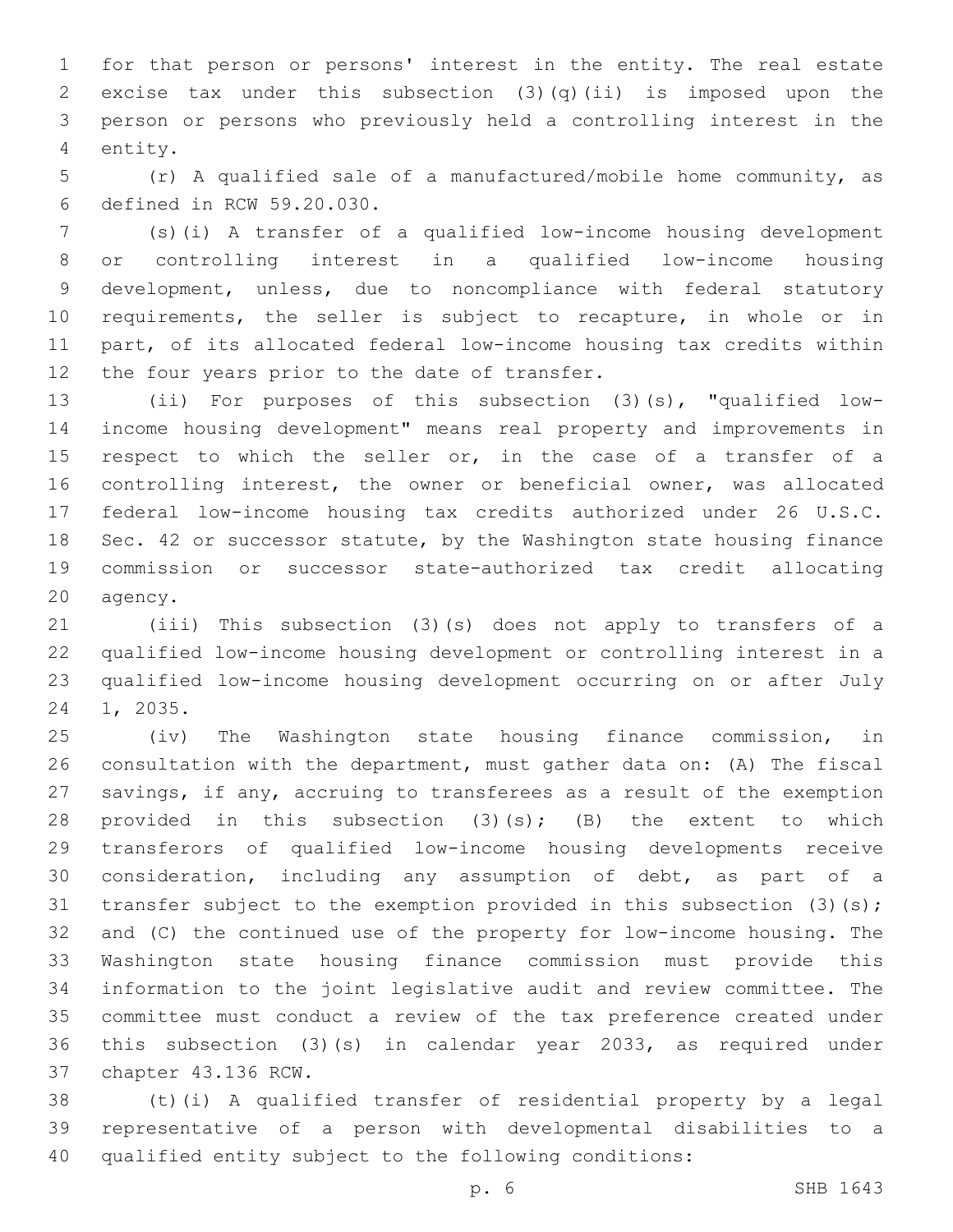(A) The adult child with developmental disabilities of the transferor of the residential property must be allowed to reside in the residence or successor property so long as the placement is safe and appropriate as determined by the department of social and health 5 services;

 (B) The title to the residential property is conveyed without the receipt of consideration by the legal representative of a person with 8 developmental disabilities to a qualified entity;

 (C) The residential property must have no more than four living 10 units located on it; and

 (D) The residential property transferred must remain in continued use for fifty years by the qualified entity as supported living for persons with developmental disabilities by the qualified entity or successor entity. If the qualified entity sells or otherwise conveys ownership of the residential property the proceeds of the sale or conveyance must be used to acquire similar residential property and such similar residential property must be considered the successor for continued use. The property will not be considered in continued use if the department of social and health services finds that the property has failed, after a reasonable time to remedy, to meet any health and safety statutory or regulatory requirements. If the department of social and health services determines that the property fails to meet the requirements for continued use, the department of social and health services must notify the department and the real estate excise tax based on the value of the property at the time of the transfer into use as residential property for persons with developmental disabilities becomes immediately due and payable by the qualified entity. The tax due is not subject to penalties, fees, or 29 interest under this title.

 (ii) For the purposes of this subsection (3)(t) the definitions 31 in RCW 71A.10.020 apply.

32 (iii) A "qualified entity" is:

 (A) A nonprofit organization under Title 26 U.S.C. Sec. 501(c)(3) of the federal internal revenue code of 1986, as amended, as of June 7, 2018, or a subsidiary under the same taxpayer identification number that provides residential supported living for persons with 37 developmental disabilities; or

 (B) A nonprofit adult family home, as defined in RCW 70.128.010, that exclusively serves persons with developmental disabilities.

p. 7 SHB 1643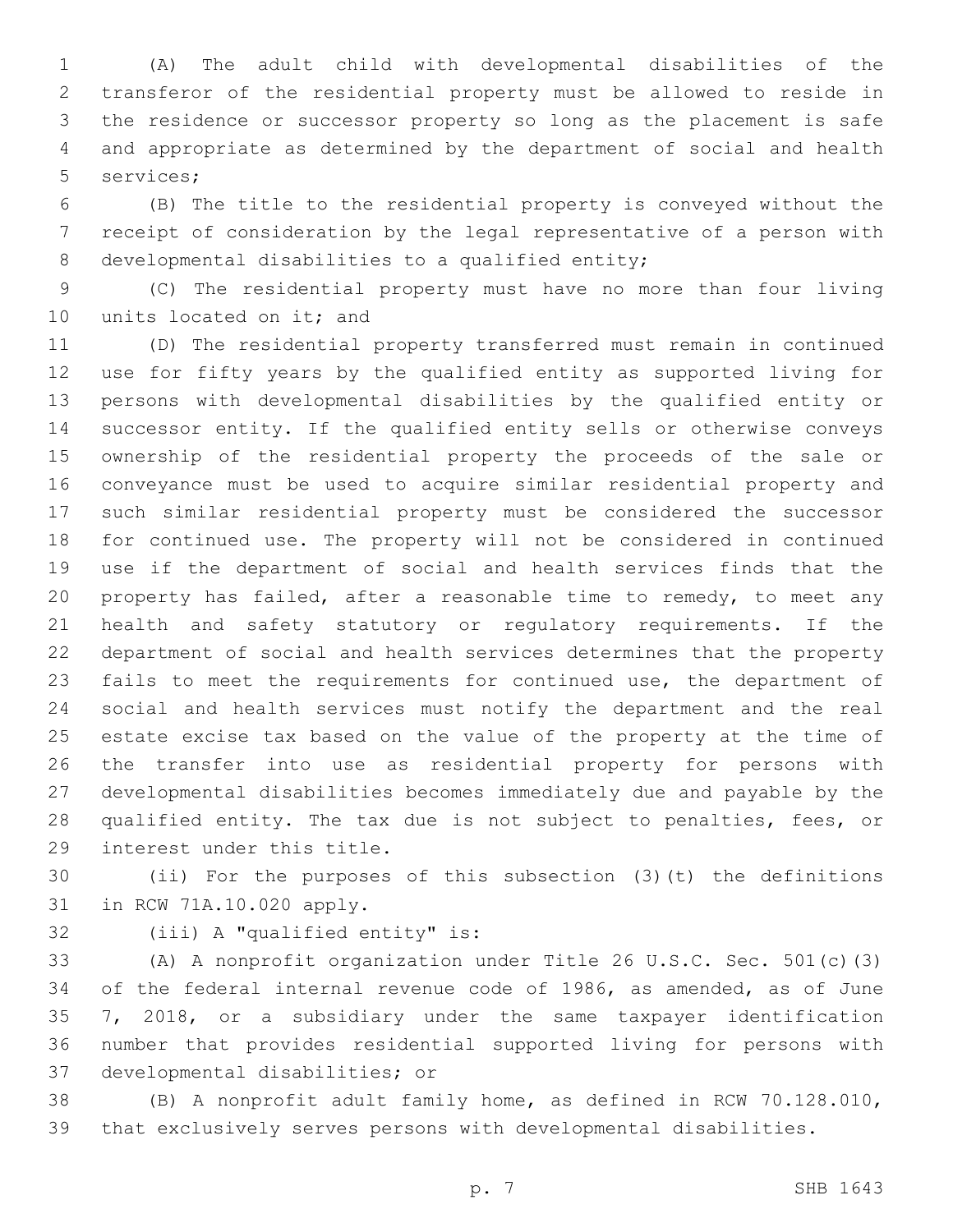(iv) In order to receive an exemption under this subsection (3)(t) an affidavit must be submitted by the transferor of the residential property and must include a copy of the transfer agreement and any other documentation as required by the department.

 (u)(i) The sale by an affordable homeownership facilitator of self-help housing to a low-income household. ((The definitions in section 2 of this act apply to this subsection.))

 (ii) The definitions in this subsection (3)(u) apply to this subsection (3)(u) unless the context clearly requires otherwise.

 (A) "Affordable homeownership facilitator" means a nonprofit community or neighborhood-based organization that is exempt from income tax under Title 26 U.S.C. Sec. 501(c) of the internal revenue code of 1986, as amended, as of October 1, 2019, and that is the 14 developer of self-help housing.

 (B) "Low-income" means household income as defined by the department, provided that the definition may not exceed eighty percent of median household income, adjusted for household size, for 18 the county in which the dwelling is located.

 (C) "Self-help housing" means dwelling residences provided for ownership by low-income individuals and families whose ownership requirement includes labor participation. "Self-help housing" does not include residential rental housing provided on a commercial basis 23 to the general public.

 (v)(i) A sale or transfer of real property to a qualifying grantee that uses the property for housing for low-income persons and 26 receives or otherwise qualifies the property for an exemption from 27 real and personal property taxes under RCW 84.36.560, 84.36.049, 35.82.210, 35.21.755, or 84.36.010. For purposes of this subsection (3)(v), "qualifying grantee" means a nonprofit entity as defined in RCW 84.36.560, a nonprofit entity or qualified cooperative association as defined in RCW 84.36.049, a housing authority created under RCW 35.82.030 or 35.82.300, a public corporation established under RCW 35.21.660 or 35.21.730, or a county or municipal corporation. A qualifying grantee that is a county or municipal 35 corporation must record a covenant at the time of transfer that prohibits using the property for any purpose other than for low- income housing. At a minimum, the covenant must address price restrictions and household income limits for the low-income housing. A qualifying grantee must comply with the requirements described in 40 (v)(i)(A), (B), or (C) of this subsection and must also certify, by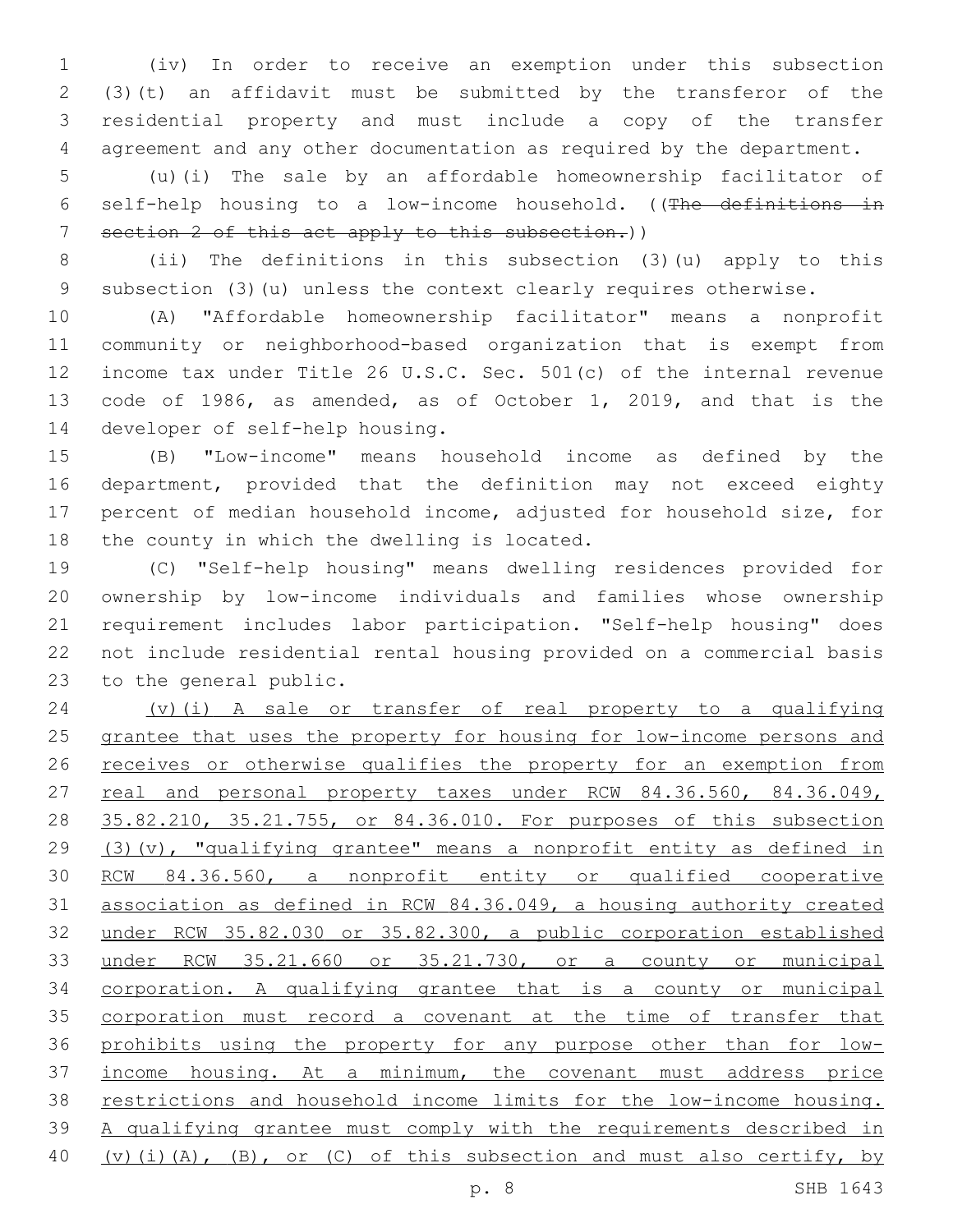| 1             | affidavit at the time of sale or transfer, that it intends to comply      |
|---------------|---------------------------------------------------------------------------|
| $\mathbf{2}$  | with those requirements.                                                  |
| $\mathcal{S}$ | (A) If the qualifying grantee intends to operate existing housing         |
| 4             | on the property, within one year of the sale or transfer:                 |
| 5             | (I) The qualifying grantee must receive or qualify the property           |
| 6             | for a tax exemption under RCW 84.36.560, 84.36.049,                       |
| 7             | 35.82.210, 35.21.755, or 84.36.010; and                                   |
| $\,8\,$       | (II) The property must be used as housing for low-income persons.         |
| $\mathsf 9$   | (B) If the qualifying grantee intends to develop new housing on           |
| 10            | the site, within five years of the sale or transfer:                      |
| 11            | (I) The qualifying grantee must receive or qualify the property           |
| 12            | for a tax exemption under RCW 84.36.560, 84.36.049,                       |
| 13            | 35.82.210, 35.21.755, or 84.36.010; and                                   |
| 14            | (II) The property must be used as housing for low-income persons.         |
| 15            | (C) If the qualifying grantee intends to substantially                    |
| 16            | rehabilitate the premises as defined in RCW 59.18.200, within three       |
| 17            | years:                                                                    |
| 18            | The qualifying grantee must receive or qualify the property<br>(T)        |
| 19            | for a tax exemption under RCW 84.36.560, 84.36.049,                       |
| 20            | 35.82.210, 35.21.755, or 84.36.010; and                                   |
| 21            | (II) The property must be used as housing for low-income persons.         |
| 22            | (ii) If the qualifying grantee fails to satisfy the requirements          |
| 23            | described in $(v)$ (i) (A), (B), or (C) of this subsection, within the    |
| 24            | timelines described in $(v)$ (i) (A), (B), or (C) of this subsection, the |
| 25            | qualifying grantee must pay the tax that would have otherwise been        |
| 26            | due at the time of initial transfer, plus interest calculated from        |
| 27            | the date of initial transfer pursuant to RCW 82.32.050.                   |
| 28            | (iii) If a qualifying grantee transfers the property to a                 |
| 29            | different qualifying grantee within the original timelines described      |
| 30            | in $(v)$ (i) (A), (B), or (C) of this subsection, neither the original    |
| 31            | qualifying grantee nor the new qualifying grantee is required to pay      |
| 32            | the tax, so long as the new qualifying grantee satisfies the              |
| 33            | requirements as described in $(v)$ (i) $(A)$ , $(B)$ , or $(C)$ of this   |
| 34            | subsection within the exemption period of the initial transfer. If        |
| 35            | the new qualifying grantee fails to satisfy the requirements              |
| 36            | described in $(v)$ (i) (A), (B), or (C) of this subsection, only the new  |
| 37            | qualifying grantee is liable for the payment of taxes required by         |
| 38            | (v) (ii) of this subsection. There is no limit on the number of           |
| 39            | transfers between qualifying grantees within the original timelines.      |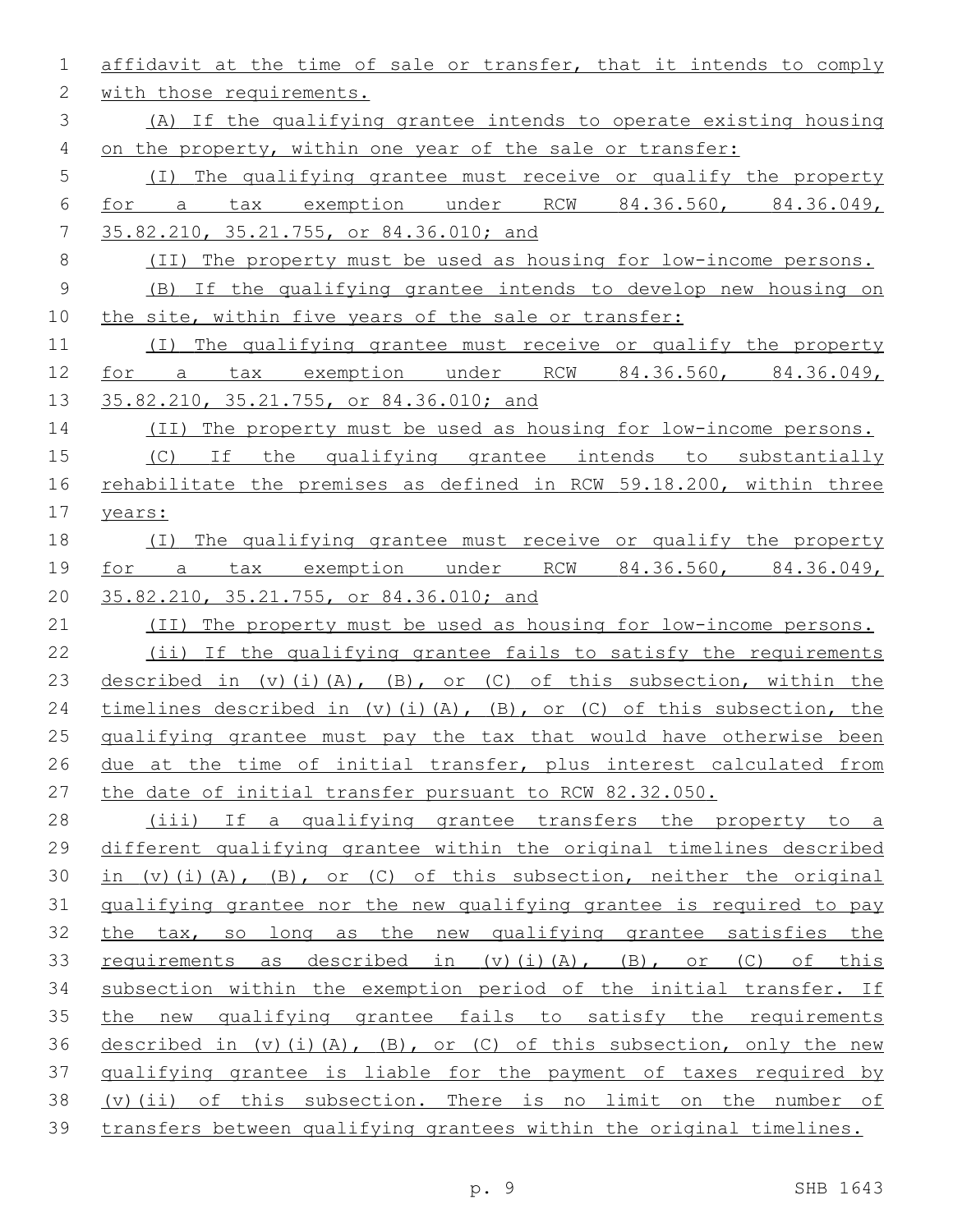| 1 (iv) Each affidavit must be filed with the department upon             |
|--------------------------------------------------------------------------|
| 2 completion of the sale or transfer of property, including transfers    |
| 3 from a qualifying grantee to a different qualifying grantee. The       |
| 4 qualifying grantee must provide proof to the department as required    |
| 5 by the department once the requirements as described in $(v)$ (i) (A), |
| 6 (B), or (C) of this subsection have been satisfied.                    |

 **Sec. 4.** RCW 82.45.010 and 2019 c 424 s 3 are each amended to 8 read as follows:

 (1) As used in this chapter, the term "sale" has its ordinary meaning and includes any conveyance, grant, assignment, quitclaim, or 11 transfer of the ownership of or title to real property, including standing timber, or any estate or interest therein for a valuable 13 consideration, and any contract for such conveyance, grant, assignment, quitclaim, or transfer, and any lease with an option to purchase real property, including standing timber, or any estate or interest therein or other contract under which possession of the 17 property is given to the purchaser, or any other person at the purchaser's direction, and title to the property is retained by the vendor as security for the payment of the purchase price. The term also includes the grant, assignment, quitclaim, sale, or transfer of 21 improvements constructed upon leased land.

 (2)(a) The term "sale" also includes the transfer or acquisition within any thirty-six month period of a controlling interest in any entity with an interest in real property located in this state for a 25 valuable consideration.

 (b) For the sole purpose of determining whether, pursuant to the exercise of an option, a controlling interest was transferred or acquired within a thirty-six month period, the date that the option agreement was executed is the date on which the transfer or acquisition of the controlling interest is deemed to occur. For all other purposes under this chapter, the date upon which the option is exercised is the date of the transfer or acquisition of the 33 controlling interest.

 (c) For purposes of this subsection, all acquisitions of persons acting in concert must be aggregated for purposes of determining whether a transfer or acquisition of a controlling interest has taken place. The department must adopt standards by rule to determine when persons are acting in concert. In adopting a rule for this purpose, 39 the department must consider the following: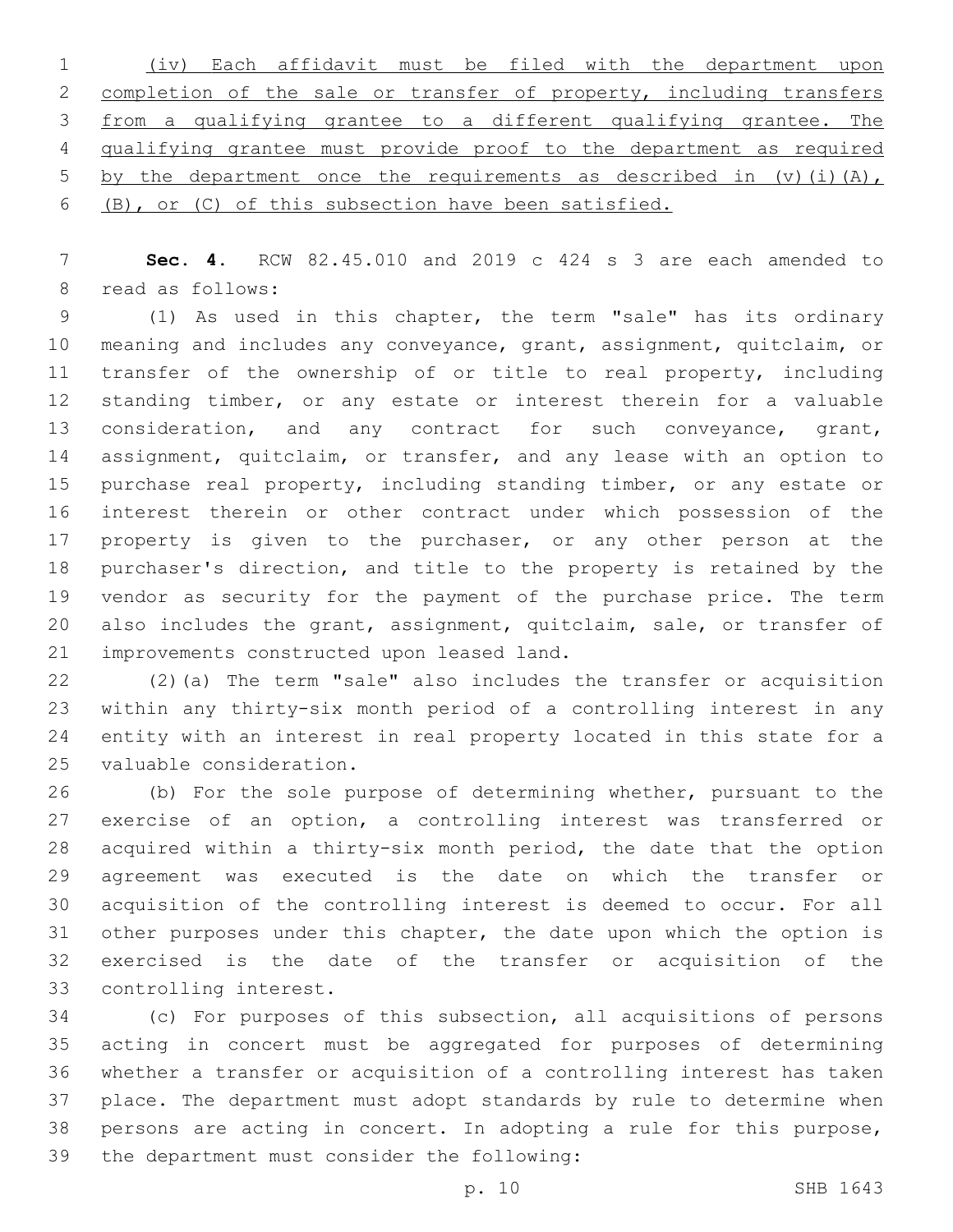(i) Persons must be treated as acting in concert when they have a relationship with each other such that one person influences or controls the actions of another through common ownership; and

 (ii) When persons are not commonly owned or controlled, they must be treated as acting in concert only when the unity with which the purchasers have negotiated and will consummate the transfer of ownership interests supports a finding that they are acting as a single entity. If the acquisitions are completely independent, with each purchaser buying without regard to the identity of the other purchasers, then the acquisitions are considered separate 11 acquisitions.

12 (3) The term "sale" does not include:

(a) A transfer by gift, devise, or inheritance.

 (b) A transfer by transfer on death deed, to the extent that it is not in satisfaction of a contractual obligation of the decedent 16 owed to the recipient of the property.

 (c) A transfer of any leasehold interest other than of the type 18 mentioned above.

 (d) A cancellation or forfeiture of a vendee's interest in a contract for the sale of real property, whether or not such contract contains a forfeiture clause, or deed in lieu of foreclosure of a 22 mortgage.

 (e) The partition of property by tenants in common by agreement 24 or as the result of a court decree.

 (f) The assignment of property or interest in property from one spouse or one domestic partner to the other spouse or other domestic partner in accordance with the terms of a decree of dissolution of marriage or state registered domestic partnership or in fulfillment 29 of a property settlement agreement.

 (g) The assignment or other transfer of a vendor's interest in a contract for the sale of real property, even though accompanied by a conveyance of the vendor's interest in the real property involved.

 (h) Transfers by appropriation or decree in condemnation proceedings brought by the United States, the state or any political 35 subdivision thereof, or a municipal corporation.

 (i) A mortgage or other transfer of an interest in real property merely to secure a debt, or the assignment thereof.

 (j) Any transfer or conveyance made pursuant to a deed of trust or an order of sale by the court in any mortgage, deed of trust, or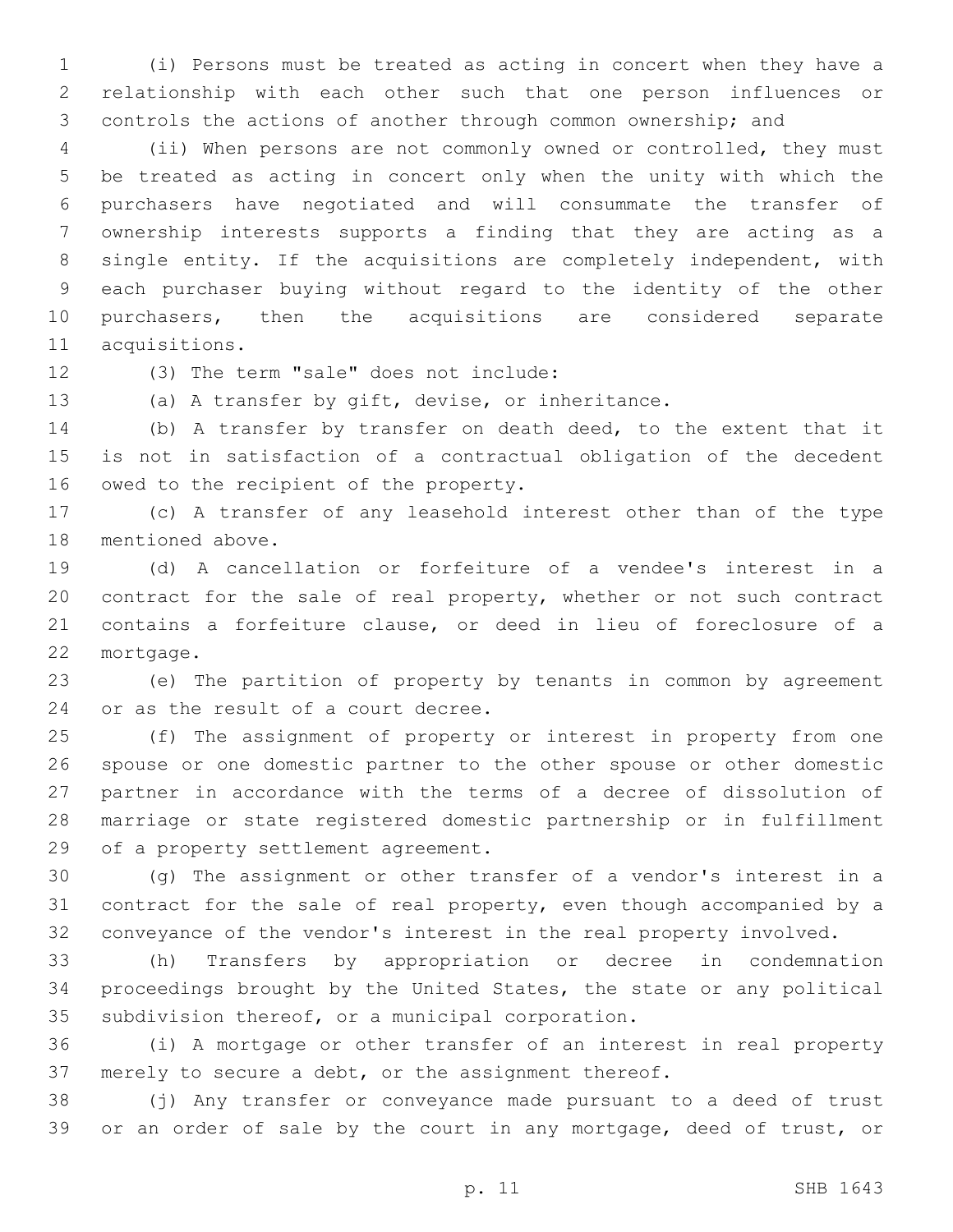lien foreclosure proceeding or upon execution of a judgment, or deed in lieu of foreclosure to satisfy a mortgage or deed of trust.

 (k) A conveyance to the federal housing administration or veterans administration by an authorized mortgagee made pursuant to a contract of insurance or guaranty with the federal housing administration or veterans administration.6

 (l) A transfer in compliance with the terms of any lease or contract upon which the tax as imposed by this chapter has been paid or where the lease or contract was entered into prior to the date 10 this tax was first imposed.

(m) The sale of any grave or lot in an established cemetery.

 (n) A sale by the United States, this state or any political subdivision thereof, or a municipal corporation of this state.

 (o) A sale to a regional transit authority or public corporation under RCW 81.112.320 under a sale/leaseback agreement under RCW 16 81.112.300.

 (p) A transfer of real property, however effected, if it consists of a mere change in identity or form of ownership of an entity where there is no change in the beneficial ownership. These include transfers to a corporation or partnership which is wholly owned by the transferor and/or the transferor's spouse or domestic partner or children of the transferor or the transferor's spouse or domestic partner. However, if thereafter such transferee corporation or 24 partnership voluntarily transfers such real property, or such transferor, spouse or domestic partner, or children of the transferor or the transferor's spouse or domestic partner voluntarily transfer stock in the transferee corporation or interest in the transferee partnership capital, as the case may be, to other than (i) the transferor and/or the transferor's spouse or domestic partner or children of the transferor or the transferor's spouse or domestic partner, (ii) a trust having the transferor and/or the transferor's spouse or domestic partner or children of the transferor or the transferor's spouse or domestic partner as the only beneficiaries at the time of the transfer to the trust, or (iii) a corporation or partnership wholly owned by the original transferor and/or the transferor's spouse or domestic partner or children of the transferor 37 or the transferor's spouse or domestic partner, within three years of the original transfer to which this exemption applies, and the tax on the subsequent transfer has not been paid within sixty days of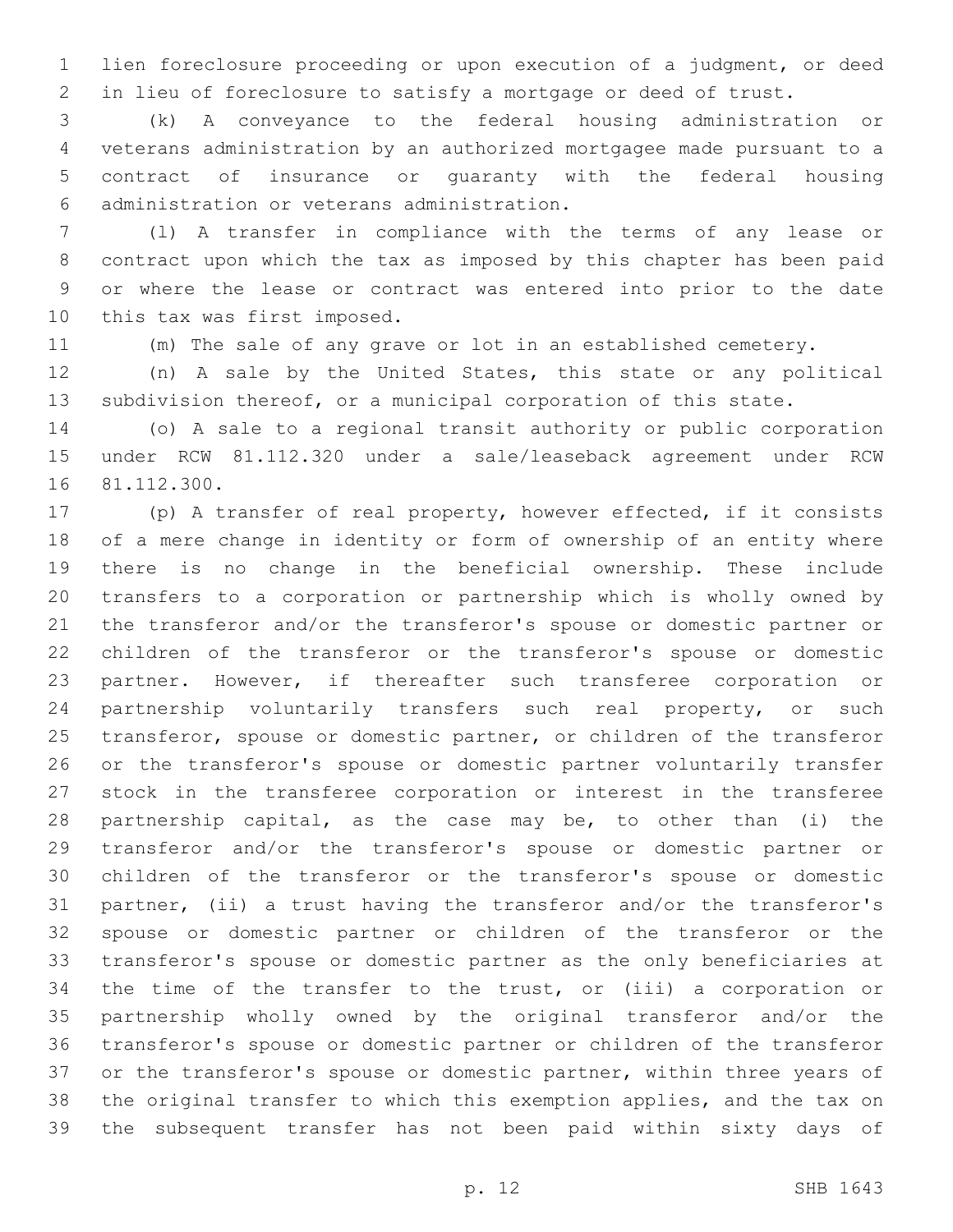becoming due, excise taxes become due and payable on the original 2 transfer as otherwise provided by law.

 (q)(i) A transfer that for federal income tax purposes does not involve the recognition of gain or loss for entity formation, liquidation or dissolution, and reorganization, including but not limited to nonrecognition of gain or loss because of application of 26 U.S.C. Sec. 332, 337, 351, 368(a)(1), 721, or 731 of the internal 8 revenue code of 1986, as amended.

 (ii) However, the transfer described in (q)(i) of this subsection cannot be preceded or followed within a thirty-six month period by another transfer or series of transfers, that, when combined with the otherwise exempt transfer or transfers described in (q)(i) of this subsection, results in the transfer of a controlling interest in the entity for valuable consideration, and in which one or more persons previously holding a controlling interest in the entity receive cash or property in exchange for any interest the person or persons acting in concert hold in the entity. This subsection (3)(q)(ii) does not apply to that part of the transfer involving property received that is the real property interest that the person or persons originally contributed to the entity or when one or more persons who did not contribute real property or belong to the entity at a time when real property was purchased receive cash or personal property in exchange for that person or persons' interest in the entity. The real estate 24 excise tax under this subsection  $(3)(q)(ii)$  is imposed upon the person or persons who previously held a controlling interest in the 26 entity.

 (r) A qualified sale of a manufactured/mobile home community, as defined in RCW 59.20.030, that takes place on or after June 12, 2008, 29 but before December 31, 2018.

 (s)(i) A transfer of a qualified low-income housing development or controlling interest in a qualified low-income housing development, unless, due to noncompliance with federal statutory requirements, the seller is subject to recapture, in whole or in part, of its allocated federal low-income housing tax credits within 35 the four years prior to the date of transfer.

 (ii) For purposes of this subsection (3)(s), "qualified low- income housing development" means real property and improvements in respect to which the seller or, in the case of a transfer of a controlling interest, the owner or beneficial owner, was allocated federal low-income housing tax credits authorized under 26 U.S.C.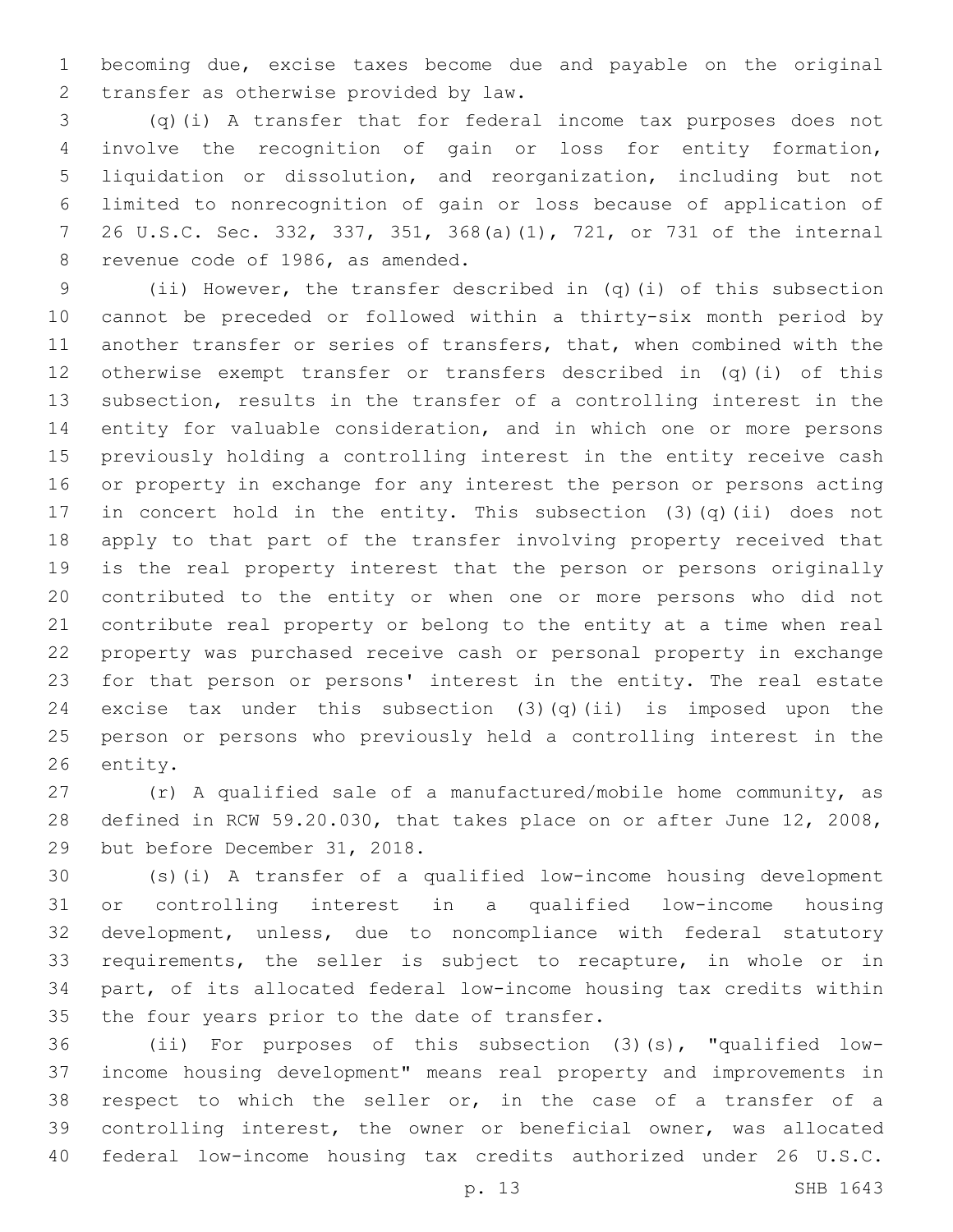Sec. 42 or successor statute, by the Washington state housing finance commission or successor state-authorized tax credit allocating 3 agency.

 (iii) This subsection (3)(s) does not apply to transfers of a qualified low-income housing development or controlling interest in a qualified low-income housing development occurring on or after July 1, 2035.7

 (iv) The Washington state housing finance commission, in consultation with the department, must gather data on: (A) The fiscal savings, if any, accruing to transferees as a result of the exemption 11 provided in this subsection (3)(s); (B) the extent to which transferors of qualified low-income housing developments receive consideration, including any assumption of debt, as part of a 14 transfer subject to the exemption provided in this subsection (3)(s); and (C) the continued use of the property for low-income housing. The Washington state housing finance commission must provide this information to the joint legislative audit and review committee. The committee must conduct a review of the tax preference created under this subsection (3)(s) in calendar year 2033, as required under 20 chapter 43.136 RCW.

 (t)(i) A qualified transfer of residential property by a legal representative of a person with developmental disabilities to a qualified entity subject to the following conditions:

 (A) The adult child with developmental disabilities of the transferor of the residential property must be allowed to reside in the residence or successor property so long as the placement is safe and appropriate as determined by the department of social and health 28 services;

 (B) The title to the residential property is conveyed without the receipt of consideration by the legal representative of a person with 31 developmental disabilities to a qualified entity;

 (C) The residential property must have no more than four living 33 units located on it; and

 (D) The residential property transferred must remain in continued use for fifty years by the qualified entity as supported living for persons with developmental disabilities by the qualified entity or successor entity. If the qualified entity sells or otherwise conveys ownership of the residential property the proceeds of the sale or conveyance must be used to acquire similar residential property and such similar residential property must be considered the successor

p. 14 SHB 1643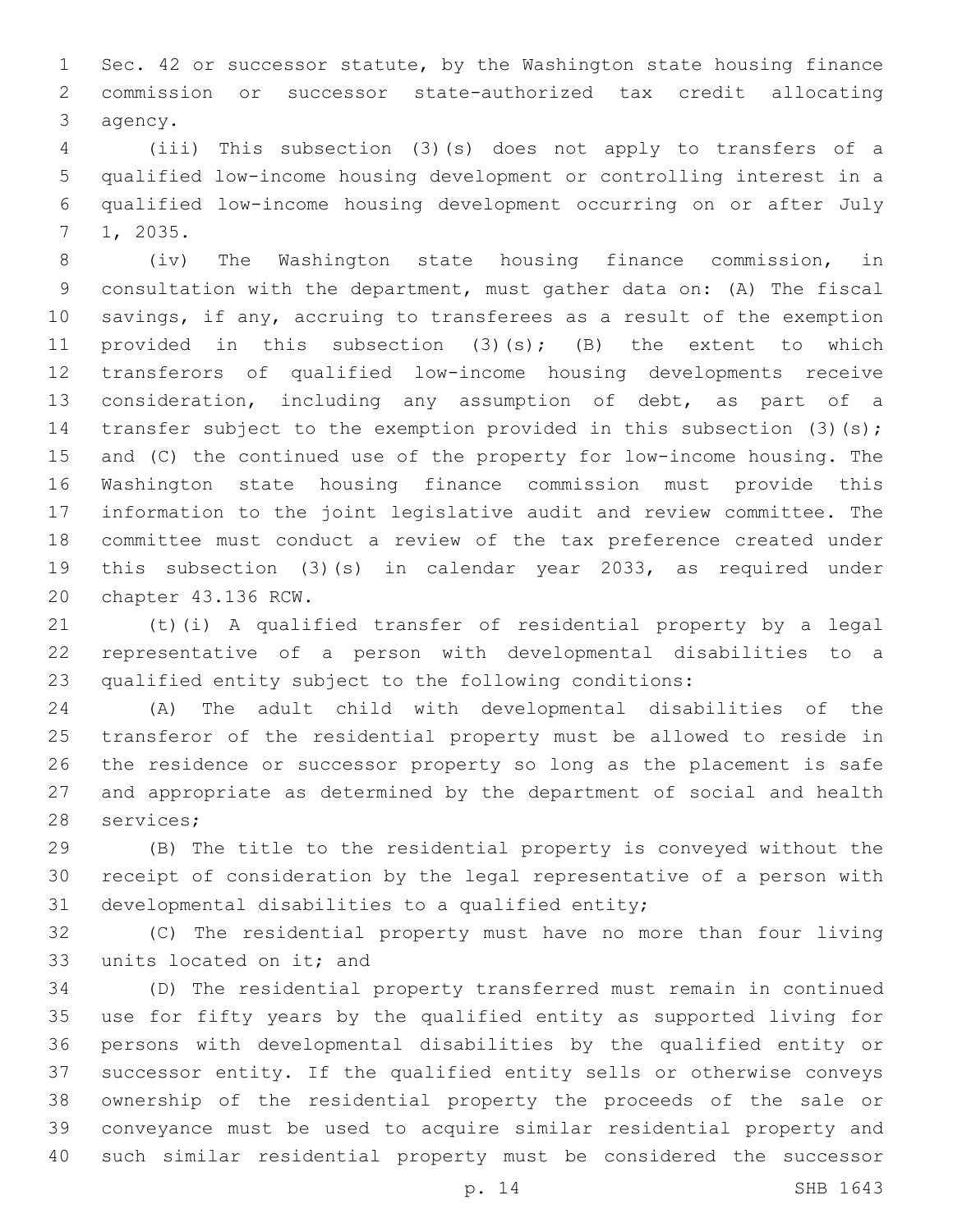for continued use. The property will not be considered in continued use if the department of social and health services finds that the property has failed, after a reasonable time to remedy, to meet any health and safety statutory or regulatory requirements. If the department of social and health services determines that the property fails to meet the requirements for continued use, the department of social and health services must notify the department and the real estate excise tax based on the value of the property at the time of the transfer into use as residential property for persons with developmental disabilities becomes immediately due and payable by the qualified entity. The tax due is not subject to penalties, fees, or 12 interest under this title.

 (ii) For the purposes of this subsection (3)(t) the definitions 14 in RCW 71A.10.020 apply.

15 (iii) A "qualified entity" is:

 (A) A nonprofit organization under Title 26 U.S.C. Sec. 501(c)(3) of the federal internal revenue code of 1986, as amended, as of June 7, 2018, or a subsidiary under the same taxpayer identification number that provides residential supported living for persons with 20 developmental disabilities; or

 (B) A nonprofit adult family home, as defined in RCW 70.128.010, that exclusively serves persons with developmental disabilities.

 (iv) In order to receive an exemption under this subsection (3)(t) an affidavit must be submitted by the transferor of the residential property and must include a copy of the transfer agreement and any other documentation as required by the department.

 (u)(i) A sale or transfer of real property to a qualifying grantee that uses the property for housing for low-income persons and receives or otherwise qualifies the property for an exemption from 30 real and personal property taxes under RCW 84.36.560, 84.36.049, 35.82.210, 35.21.755, or 84.36.010. For purposes of this subsection (3)(u), "qualifying grantee" means a nonprofit entity as defined in RCW 84.36.560, a nonprofit entity or qualified cooperative association as defined in RCW 84.36.049, a housing authority created under RCW 35.82.030 or 35.82.300, a public corporation established under RCW 35.21.660 or 35.21.730, or a county or municipal corporation. A qualifying grantee that is a county or municipal corporation must record a covenant at the time of transfer that prohibits using the property for any purpose other than for low-income housing. At a minimum, the covenant must address price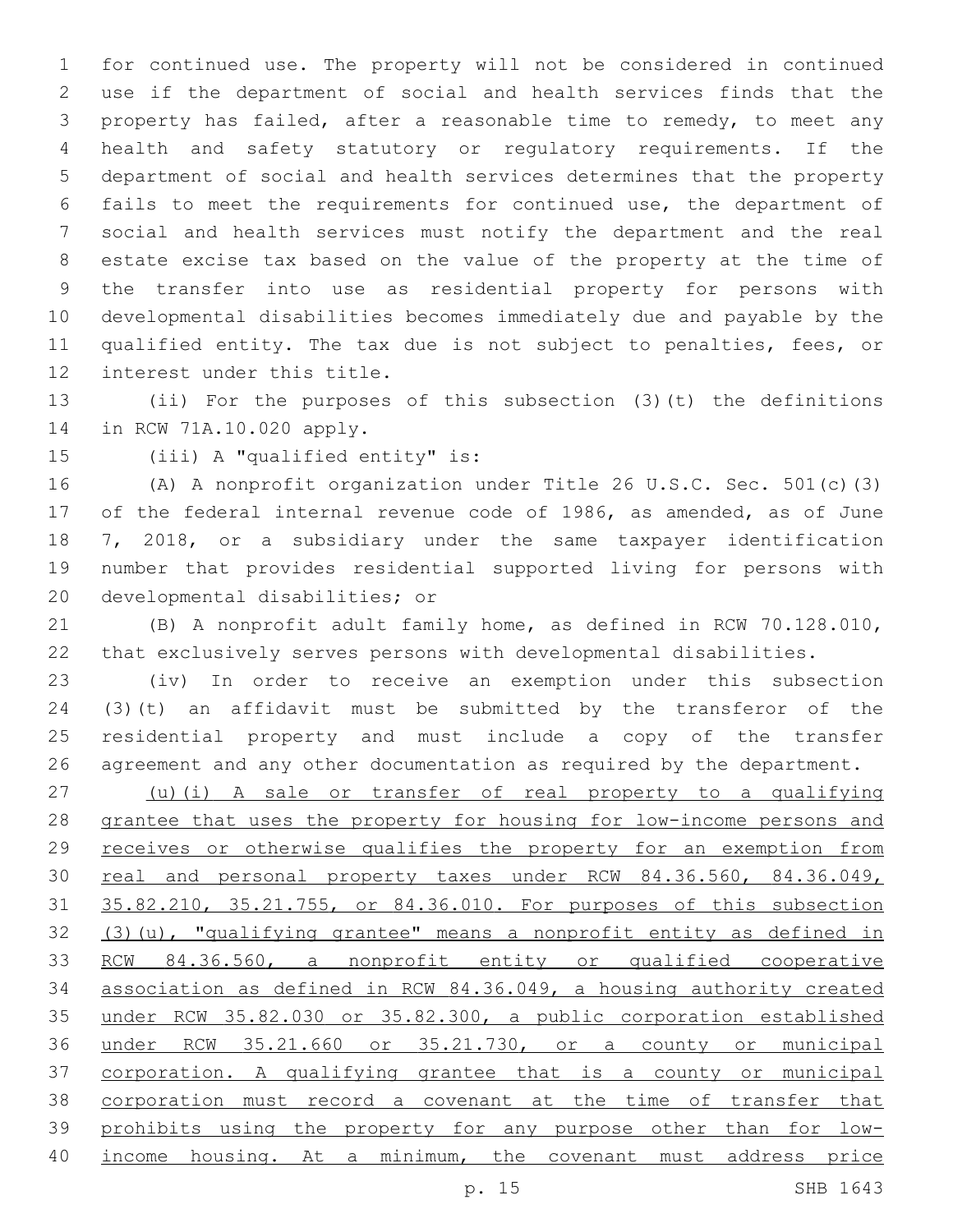restrictions and household income limits for the low-income housing. A qualifying grantee must comply with the requirements described in  $(u)(i)(A)$ ,  $(B)$ , or  $(C)$  of this subsection and must also certify, by affidavit at the time of sale or transfer, that it intends to comply 5 with those requirements. (A) If the qualifying grantee intends to operate existing housing 7 on the property, within one year of the sale or transfer: (I) The qualifying grantee must receive or qualify the property for a tax exemption under RCW 84.36.560, 84.36.049, 35.82.210, 35.21.755, or 84.36.010; and (II) The property must be used as housing for low-income persons. (B) If the qualifying grantee intends to develop new housing on 13 the site, within five years of the sale or transfer: (I) The qualifying grantee must receive or qualify the property for a tax exemption under RCW 84.36.560, 84.36.049, 35.82.210, 35.21.755, or 84.36.010; and (II) The property must be used as housing for low-income persons. 18 (C) If the qualifying grantee intends to substantially rehabilitate the premises as defined in RCW 59.18.200, within three years: (I) The qualifying grantee must receive or qualify the property for a tax exemption under RCW 84.36.560, 84.36.049, 23 35.82.210, 35.21.755, or 84.36.010; and (II) The property must be used as housing for low-income persons. 25 (ii) If the qualifying grantee fails to satisfy the requirements described in (u)(i)(A), (B), or (C) of this subsection, within the 27 timelines described in (u)(i)(A), (B), or (C) of this subsection, the qualifying grantee must pay the tax that would have otherwise been due at the time of initial transfer, plus interest calculated from the date of initial transfer pursuant to RCW 82.32.050. (iii) If a qualifying grantee transfers the property to a different qualifying grantee within the original timelines described 33 in (u)(i)(A), (B), or (C) of this subsection, neither the original qualifying grantee nor the new qualifying grantee is required to pay 35 the tax, so long as the new qualifying grantee satisfies the 36 requirements as described in (u)(i)(A), (B), or (C) of this subsection within the exemption period of the initial transfer. If the new qualifying grantee fails to satisfy the requirements 39 described in (u)(i)(A), (B), or (C) of this subsection, only the new qualifying grantee is liable for the payment of taxes required by